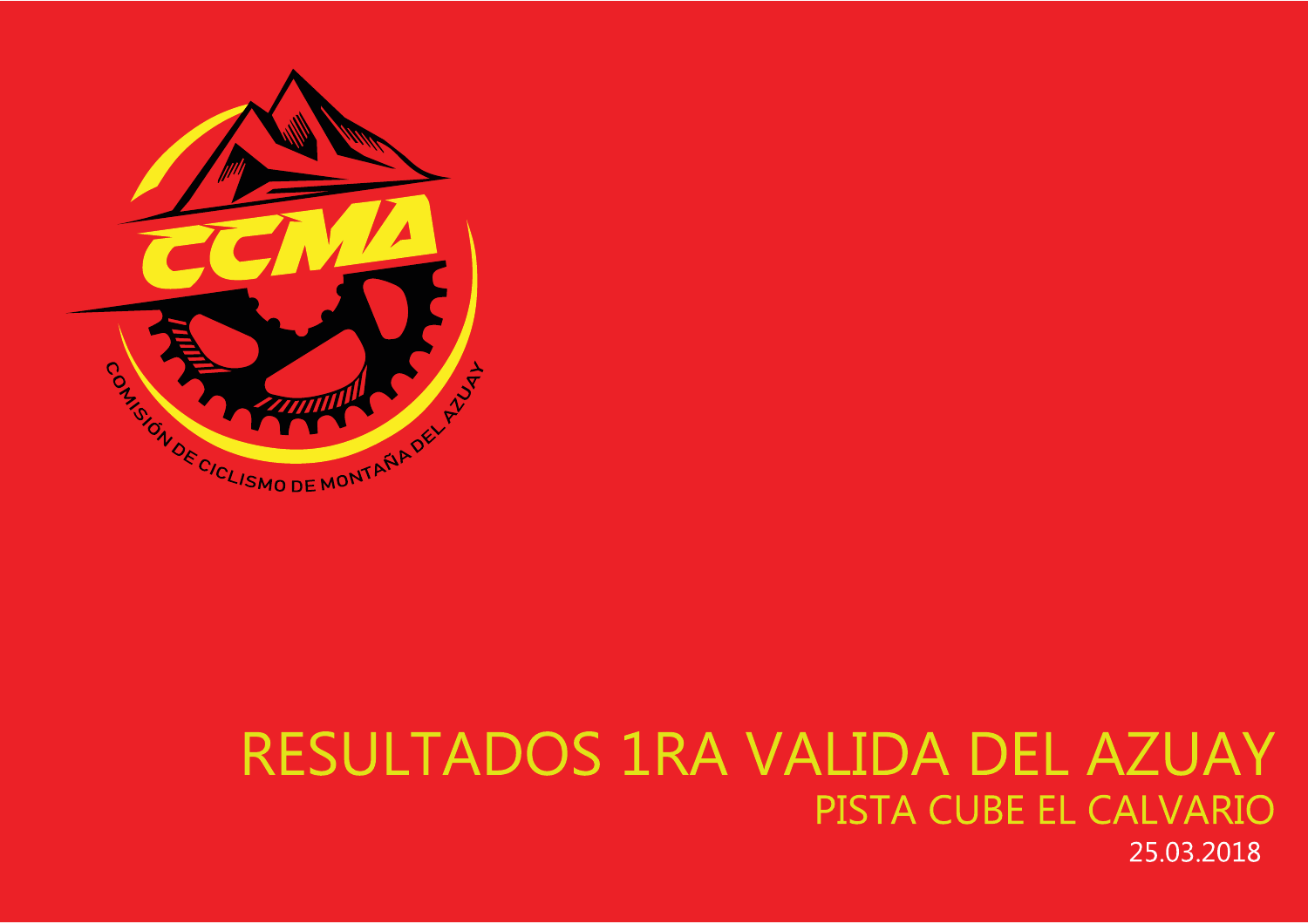

#### FEMENINO ELITE (ABIERTA)

| POS PLACA | <b>CHIF</b> | <b>TIEMPO</b> | <b>NOMBRES</b>           | <b>APELLIDOS</b>         | LAPS | <b>CIUDAD</b> | <b>EQUIPO</b>    | i. Salida   |             | – LAP ^     | ∟AP '       | L۸P۰        | LAP !       | t. Desc     |
|-----------|-------------|---------------|--------------------------|--------------------------|------|---------------|------------------|-------------|-------------|-------------|-------------|-------------|-------------|-------------|
| 10        | 216         | 00:57:26.32   | MICHFI A                 | <b>MOLINA ARIZAGA</b>    |      | CUENCA        | SPECIALIZED      | 00:00:25.5  | 00:12:13.35 | 00:11:45.06 | 00:11:22.90 | 00:11:35.82 | 00:11:09.68 | 00.01.06.00 |
|           | -267        | 01:03:07.59   | ALEXANDRA GABRIELA       | <b>SERRANO RODRÍGUEZ</b> |      | <b>CUENCA</b> | <b>CUBE TEAM</b> | 00:00:27.50 | 00:13:30.61 | 00:12:32.44 | 00:12:34.79 | 00:12:40.39 | 00:12:27.86 | 00:01:06.00 |
|           |             | DNF           | <b>JOSELIN ALEXANDRA</b> | ZUÑIGA AVILA             |      | CUENCA        | <b>TECNICLUB</b> | 00:00:31.20 | 00:18:14.84 | 00:18:06.24 | 00:17:15.71 |             |             | 00:01:06.00 |

#### FEMENINO INFANTIL A (HASTA 8 AÑOS)

| P <sub>0</sub> S | <b>PLACA</b> | <b>CHIP</b> | <b>TIEMPO</b> | <b>NOMBRES</b> | APELLIDOS               | LAPS | <b>CIUDAD</b>   | <b>EQUIPO</b>              | . Salida    | LAP <sup>-</sup>         | LAP 2       |
|------------------|--------------|-------------|---------------|----------------|-------------------------|------|-----------------|----------------------------|-------------|--------------------------|-------------|
|                  | 07           | 100         | 00:04:47.19   | VALENTINA      | ORELLANA                |      | CUENCA          | <b>CUBE TEAM</b>           | 00:00:40.83 | 00:02:00.25              | 00:02:06.11 |
|                  | 171          | 34          | 00:07:21.77   | MARIA EDUARDA  | <b>GARCIA HERNANDEZ</b> |      | PINDAL          | ESCUELA DE CICLISMO PINDAL | 00:00:50.72 | 00:02:28.99              | 00:04:02.06 |
|                  | 148          | 278         | <b>DNS</b>    | FATIMA         | Zhunio                  |      | <b>GUALACEO</b> | <b>MEGA BIKE</b>           |             | $\overline{\phantom{a}}$ |             |

#### FEMENINO INFANTIL B (9 A 10 AÑOS)

| <b>POS</b><br>.<br>uw | <b>CHIP</b> | <b>TIEMPO</b> | <b>MOMODEC</b><br><b>NUMBRES</b> | <b>APELLIDOS</b>  | <b>ADC</b> | <b>IUDAD</b>  | <b>EQUIPO</b> | . salid/   | <b>AP</b><br>- | AD 9<br>л. |
|-----------------------|-------------|---------------|----------------------------------|-------------------|------------|---------------|---------------|------------|----------------|------------|
| 108                   | $^{\circ}$  | <b>DNF</b>    | LUCIANA                          | <b>DURAN ABAD</b> |            | <b>CUENCA</b> | INDEPENDIENTE | 00:00:42.4 |                |            |

#### FEMENINO INFANTIL C (11 A 12 AÑOS)

| <b>POS</b> | PLAC/ | CHIP      | <b>TIEMPO</b> | <b>NOMBRES</b>           | <b>LLLIDOS</b><br><b>ADEI</b> | . ADC<br>י ור | Ciudad        | <b>EQUIP(</b>                       | <b>CALIDA</b><br>ישובר | LAP                         | LAP 2       | AD 5        |
|------------|-------|-----------|---------------|--------------------------|-------------------------------|---------------|---------------|-------------------------------------|------------------------|-----------------------------|-------------|-------------|
|            |       | 20<br>-33 | .<br>00:      | <b>GENESIS VALENTINA</b> | MORA RIVAS                    |               | <b>CUENCA</b> | <b>INDF<sup>r</sup></b><br>Endiente | 00:00:41.91            | 00:07<br>--<br>1.40<br>7:30 | 00:10:00.00 | 00:10:00.00 |

#### FEMENINO JUVENIL (15 A 16 AÑOS)

| <b>POS</b> | ግLAC.       | <b>CHIF</b> | tiempo      | <b>NOMBRES</b>          | <b>APELLIDOS</b>             | <b>LAPS</b> | <b>CIUDAD</b> | <b>EQUIPO</b>                 | i. Salid             | AD          | <b>AF</b><br>i Ar                      | ' AD-<br>. .                 | DESC        |
|------------|-------------|-------------|-------------|-------------------------|------------------------------|-------------|---------------|-------------------------------|----------------------|-------------|----------------------------------------|------------------------------|-------------|
|            | a nr<br>יטו | 100         | 00:42:29.10 | . Rocio<br><b>DANII</b> | HUCA MACHUCA<br><b>MACHL</b> |             | <b>CUENCA</b> | <b>HALCONES</b><br>NES UNIDOS | 00:00:30.92<br>00:00 | 00:15:43.00 | <sup>-12</sup> :46.4.<br>nn 19<br>,,,, | 00:13:35<br>۱.۱۳<br>u. 1 J.J | 00:01:07.00 |

#### FEMENINO MASTER A (30 A 39 AÑOS)

| P <sub>0</sub> S | <b>PLACA</b> | CHIP | <b>TIEMPO</b> | <b>NOMBRES</b>  | <b>APELLIDOS</b>       | LAPS | <b>CIUDAD</b> | <b>EQUIPO</b>      | . Salida    | LAP         | LAP 2       | LAP 3       |
|------------------|--------------|------|---------------|-----------------|------------------------|------|---------------|--------------------|-------------|-------------|-------------|-------------|
|                  | דה<br>JΙ     | 84   | 00:33:36.32   | KARLA ROSSANA   | <b>MERCHÁN ORDOÑEZ</b> |      | Cuenc/        | <b>BIKE MONKEY</b> | 00:00:28.15 | 00:10:53.90 | 00:11:13.29 | 00:11:00.99 |
|                  | 34           | 166  | 00:34:59.19   | <b>GABRIELA</b> | <b>CABRERA</b>         |      | Cuenc/        | <b>TECNOCYCLO</b>  | 00:00:30.07 | 00:11:45.28 | 00:11:01.94 | 00:11:41.91 |
|                  | 21           | 284  | 00:38:32.59   | FERNANDA        | Narea                  |      | Cuenc/        | MUJERES EN BICI    | 00:00:29.70 | 00:12:24.12 | 00:12:28.59 | 00:13:10.18 |

#### FEMENINO MASTER B (40 A 49 AÑOS)

| POS. | <b>PLACA</b> | CHIP | <b>TIEMPO</b> | <b>NOMBRES</b>         | <b>APELLIDOS</b> | LAPS | Ciudad        | <b>EQUIPO</b> | ∴ Salida    | LAP :       | LAP 2       | LAP 3       |
|------|--------------|------|---------------|------------------------|------------------|------|---------------|---------------|-------------|-------------|-------------|-------------|
|      |              | 146  | 00:36:21.13   | <b>PRISCILA RAQUEL</b> | <b>ENCALADA</b>  |      | CUENCA        | CUBE TEAM     | 00:00:29.04 | 00:11:32.19 | 00:12:06.13 | 00:12:13.77 |
|      | 48           | 268  | 00:40:12.29   | PATRICIA               | PERALTA ZUÑIGA   |      | CUENCA        | TEAM TOSCANA  | 00:00:36.12 | 00:13:15.58 | 00:12:52.40 | 00:13:28.19 |
|      |              | 235  | 00:56:18.77   | CRISTINA               | <b>ALVAREZ</b>   |      | <b>CUENCA</b> | INDEPENDIENTE | 00:00:34.40 | 00:17:25.56 | 00:18:18.81 | 00:20:00.00 |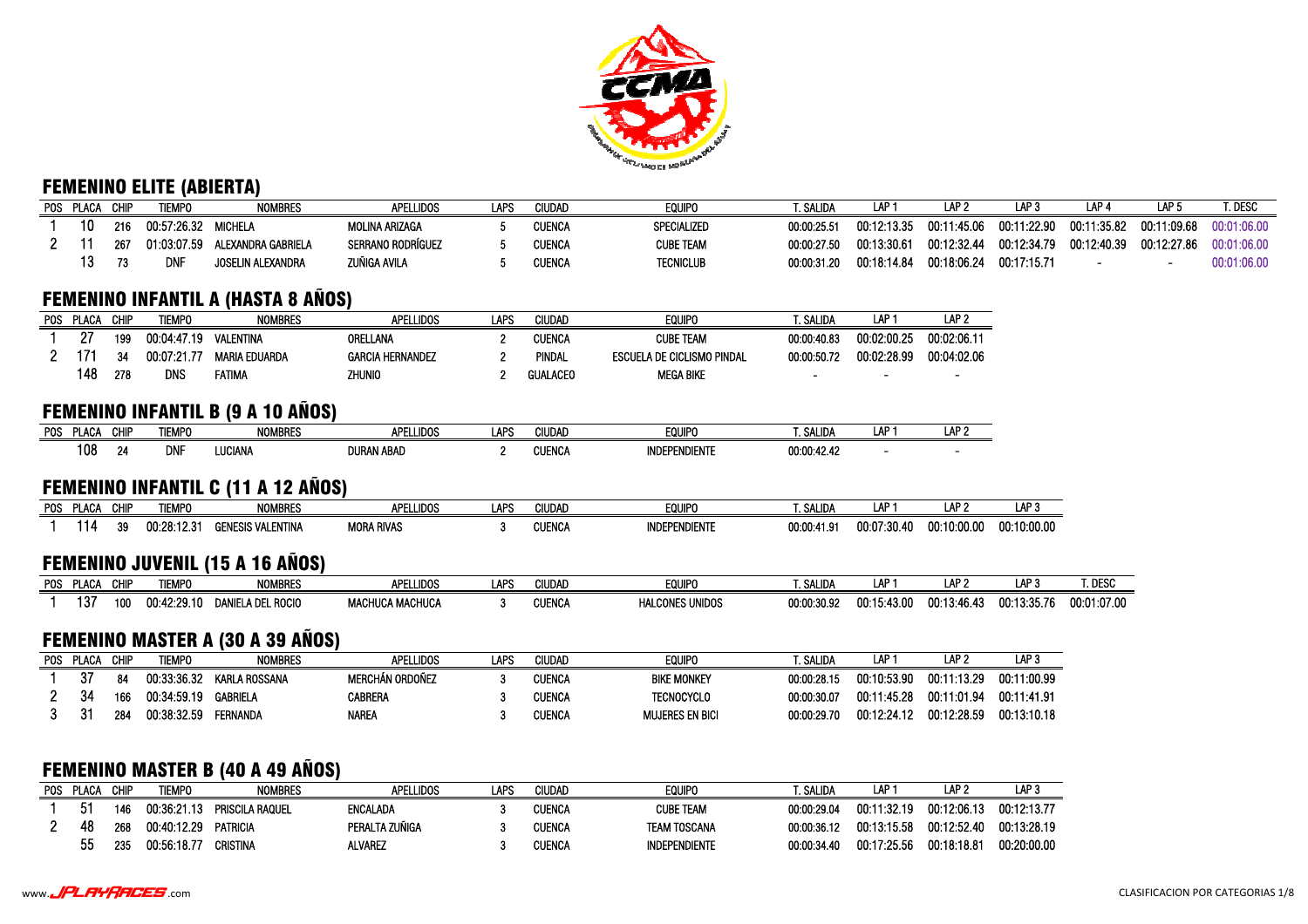

# FEMENINO MASTER C (50 AÑOS EN ADELANTE)

| POS . | <b>PLACA</b> | CHIP | <b>TIEMPO</b> | <b>NOMBRES</b>                           | <b>APELLIDOS</b>         | LAPS | <b>CIUDAD</b> | <b>EQUIPO</b>          | t. Salida   | LAP :       | LAP <sub>2</sub> | LAP 3                    |
|-------|--------------|------|---------------|------------------------------------------|--------------------------|------|---------------|------------------------|-------------|-------------|------------------|--------------------------|
|       | 73           | 102  | 00:38:57.65   | MARGARITA                                | <b>ARIAS</b>             | 3    | <b>CUENCA</b> | <b>BICI MUJERES</b>    | 00:00:33.79 | 00:12:56.73 | 00:12:17.58      | 00:13:09.56              |
|       |              |      |               |                                          |                          |      |               |                        |             |             |                  |                          |
|       |              |      |               | <b>FEMENINO NOVATAS 2 (19 A 35 ANOS)</b> |                          |      |               |                        |             |             |                  |                          |
|       | POS PLACA    | CHIP | <b>TIEMPO</b> | <b>NOMBRES</b>                           | <b>APELLIDOS</b>         | LAPS | <b>CIUDAD</b> | <b>EQUIPO</b>          | t. Salida   | LAP .       | LAP <sub>2</sub> | LAP <sub>3</sub>         |
|       | 161          | 9    | 00:36:45.26   | MARIA DANIELA                            | <b>UGALDE TORRES</b>     | 3    | <b>CUENCA</b> | TEAM TOSCANA           | 00:00:31.75 | 00:12:03.27 | 00:11:19.80      | 00:12:50.44              |
|       | 96           | 175  | 00:41:40.48   | JESSICA VALERIA                          | <b>CABRERA ROMERO</b>    | 3    | <b>CUENCA</b> | MUJERES EN BICI        | 00:00:38.59 | 00:14:33.06 | 00:13:40.24      | 00:12:48.58              |
|       | 155          | 265  | 00:41:47.87   | MIRIAN XIMENA                            | <b>MACHUCA TACURI</b>    |      | <b>CUENCA</b> | <b>HALCONES UNIDOS</b> | 00:00:36.27 | 00:14:10.58 | 00:13:43.66      | 00:13:17.36              |
|       | 167          | 277  | 00:42:00.25   | JESSICA ALEXANDRA                        | <b>TENESACA MARTINEZ</b> | 3    | CUENCA        | MUJERES EN BICI        | 00:00:36.02 | 00:13:51.97 | 00:13:57.82      | 00:13:34.44              |
| 5.    | 164          | 42   | 00:43:31.62   | <b>MARIA DE LOURDES</b>                  | <b>RENDON TALBOT</b>     | 3    | <b>CUENCA</b> | Mujeres en Bici        | 00:00:37.54 | 00:14:32.08 | 00:14:12.41      | 00:14:09.58              |
| 6     | 166          | 65   | 00:44:15.34   | CAROLINA                                 | <b>FIGUEROA MERCHAN</b>  | 3    | <b>CUENCA</b> | Mujeres en Bici        | 00:00:37.03 | 00:15:06.84 | 00:14:09.21      | 00:14:22.26              |
|       | 121          | 244  | 00:50:17.17   | ANGELICA                                 | <b>IDROVO</b>            | 3    | <b>CUENCA</b> | <b>TECNICLUB</b>       | 00:00:32.22 | 00:14:33.83 | 00:16:19.11      | 00:18:52.01              |
| 8     | 159          | 139  | 00:54:45.46   | <b>CARMEN ALICIA</b>                     | <b>FEIJOO PORTILLA</b>   |      | <b>CUENCA</b> | MUJERES EN BICI        | 00:00:38.56 | 00:15:47.31 | 00:18:41.86      | 00:19:37.72              |
|       | 20           | 231  | DNF           | CAROLINA                                 | PAMA                     |      | <b>CUENCA</b> | <b>INDEPENDIENTE</b>   | 00:00:36.95 | 00:19:27.36 | 00:15:39.28      | $\overline{\phantom{a}}$ |

#### FEMENINO NOVATAS 3 (36 AÑOS EN ADELANTE)

| POS PLACA | CHIP | tiempo      | <b>NOMBRES</b>       | <b>APELLIDOS</b>     | LAPS | CIUDAD        | <b>EQUIPO</b>          | . Salida    | LAP         | LAP <sub>2</sub>         | LAP <sub>3</sub>         |
|-----------|------|-------------|----------------------|----------------------|------|---------------|------------------------|-------------|-------------|--------------------------|--------------------------|
| 163       | 228  | 00:40:11.59 | <b>SONIA</b>         | PAZOS                |      | <b>CUENCA</b> | <b>MUJERES EN BICI</b> | 00:00:42.06 | 00:12:57.23 | 00:12:52.78              | 00:13:39.52              |
| 46        | 297  | 00:44:43.78 | MARÍA JOSÉ           | ALVARADO BURBANO     |      | CUENCA        | <b>TEAM TOSCANA</b>    | 00:00:43.96 | 00:14:43.30 | 00:14:25.98              | 00:14:50.54              |
| 162       | 201  | 00:51:01.61 | <b>VANESSA</b>       | VILLA GRANDES        |      | <b>CUENCA</b> | MUJERES EN BICI        | 00:00:41.68 | 00:15:40.92 | 00:17:29.87              | 00:17:09:14              |
| 165       | 266  | 00:52:42.05 | DANIFI A             | <b>ORTIZ AVILES</b>  |      | <b>CUENCA</b> | <b>INDEPENDIENTE</b>   | 00:00:40.08 | 00:16:01.41 | 00:18:12.42              | 00:17:48.15              |
| 153       | 86   | dnf         | <b>MIRIAN SUSANA</b> | <b>MACHUCA BRAVO</b> |      | <b>CUENCA</b> | <b>HALCONES UNIDOS</b> | 00:00:44.92 | 00:16:52.94 | 00:20:14.17              | $\sim$                   |
|           | 133  | DNS         | KAROL VERONICA       | AGUILAR JARRIN       |      | CUENCA        | <b>MUJERES EN BICI</b> |             |             | $\overline{\phantom{a}}$ | $\overline{\phantom{a}}$ |
|           |      |             |                      |                      |      |               |                        |             |             |                          |                          |

# FEMENINO PREJUVENIL (13 A 14 AÑOS)

| POS. | PLACA | <b>CHIP</b> | TIEMPO      | <b>NOMBRES</b>        | <b>APELLIDOS</b>    | LAPS | CIUDAD        | <b>EQUIPO</b>        | . SALIDA    | LAP.        | LAP 2       | LAP 3       |
|------|-------|-------------|-------------|-----------------------|---------------------|------|---------------|----------------------|-------------|-------------|-------------|-------------|
|      | 135   | 217         | 00:35:39.51 | <b>KAREN DAYANNA</b>  | MONTESDEOCA CULCAY  |      | <b>MACAS</b>  | VAGH BIKE            | 00:00:26.35 | 00:11:07.93 | 00:11:50.47 | 00:12:14.76 |
|      | 157   | 214         | 00:41:32.27 | <b>I UCIANA SOFIA</b> | <b>MUÑOZ TORRES</b> |      | <b>CUENCA</b> | <b>INDEPENDIENTE</b> | 00:00:27.28 | 00:13:08.05 | 00:13:54.27 | 00:14:02.67 |
|      | 147   | 76.         | 00:46:14.22 | NICOL F               | CARAVAJO            |      | <b>CUENCA</b> | <b>INDEPENDIENTE</b> | 00:00:31.26 | 00:13:58.70 | 00:15:01.84 | 00:16:42.42 |
|      | 134   | 49          | 00:48:06.88 | <b>DAYANNA</b>        | PANAMA              |      | <b>CUENCA</b> | <b>TECNICLUB</b>     | 00:00:25.45 | 00:14:28.35 | 00:16:32:04 | 00:16:41.03 |
|      | 136   | 209         | 00:50:07.16 | JUANA CAROLINA        | AMOROSO GUILLÉN     |      | <b>CUENCA</b> | <b>INDEPENDIENTE</b> | 00:00:35.62 | 00.16.03.36 | 00:16:33.44 | 00:16:54.75 |

#### FEMENINO SUB 23 (17 A 22 AÑOS)

| <b>POS</b> | $\sim$<br>יטיש | CHII | <b>TIEMPO</b> | <b>NOMBRE</b>       | <b>LLIDOS</b><br>APF | <b>LAPS</b> | <b>CIUDAD</b> | <b>EQUIP</b> | . salid     | LAP         | AD<br>LAI   | I AD 1<br>. . | í. Desc    |
|------------|----------------|------|---------------|---------------------|----------------------|-------------|---------------|--------------|-------------|-------------|-------------|---------------|------------|
|            | c.c<br>ხშ      | 196  | "45 స<br>……   | <b>LEIDY VANESA</b> | JIMPIKIT KUNAMP      |             | <b>MENDE</b>  | L.D.C.S.     | 00:00:28.25 | ገ0:18:58.56 | 00:18:10.30 | ے4.41:10:00   | 0:01:06.00 |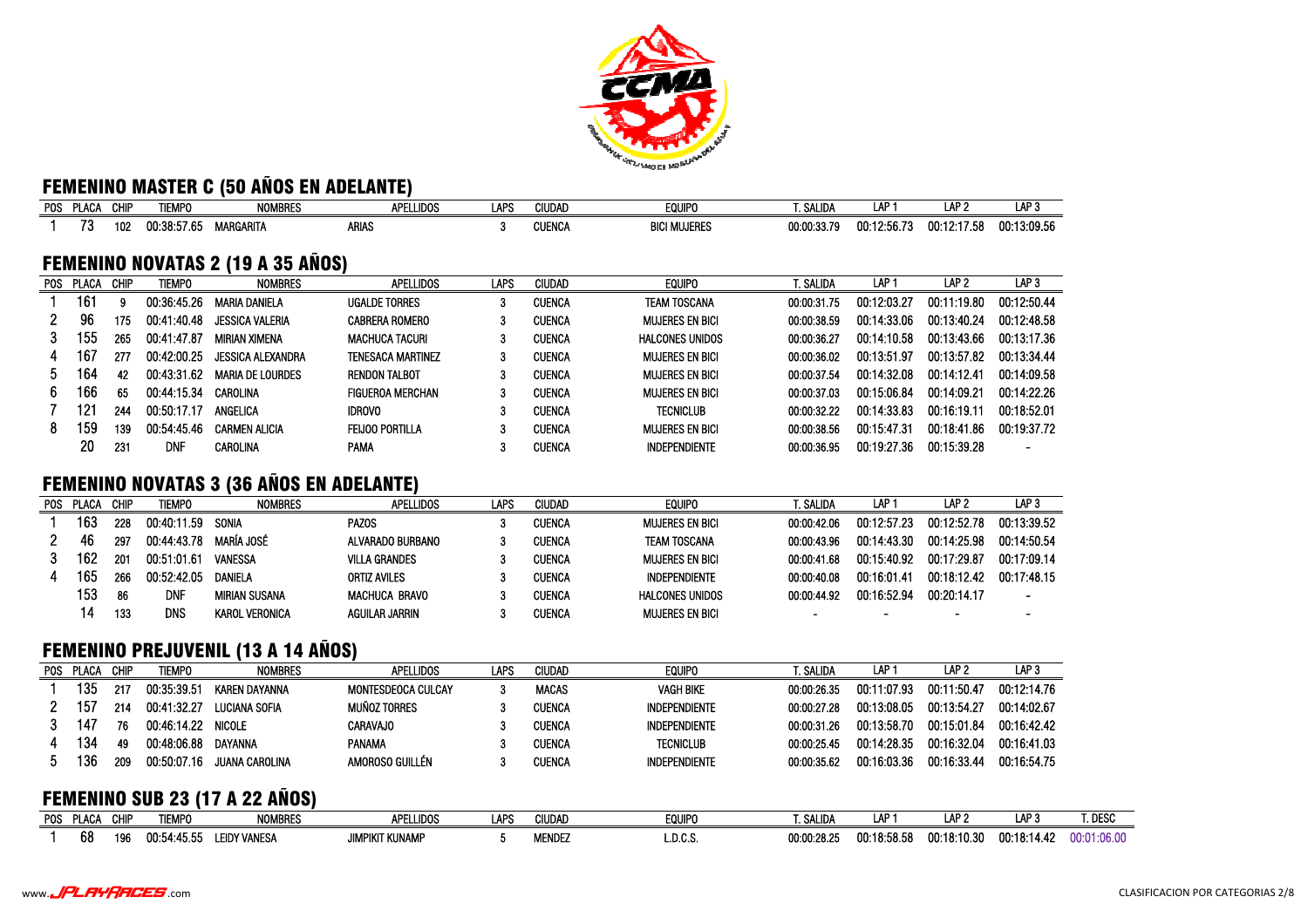

## MASCULINO EJECUTIVOS (30 AÑOS EN ADELANTE)

|    | POS PLACA | CHIP | <b>TIEMPO</b>         | <b>NOMBRES</b>         | <b>APELLIDOS</b>        | LAPS | <b>CIUDAD</b> | <b>EQUIPO</b>                | t. Salida   | LAP :                    | LAP <sub>2</sub> | LAP <sub>3</sub> | LAP <sub>4</sub> | t. Desc     |
|----|-----------|------|-----------------------|------------------------|-------------------------|------|---------------|------------------------------|-------------|--------------------------|------------------|------------------|------------------|-------------|
|    | 85        | 226  | 00:54:54.15           | XAVIER ENRIQUE         | <b>FLORES ZAVALA</b>    |      | <b>CUENCA</b> | <b>INNOVA</b>                | 00:00:24.49 | 00:14:14.05              | 00:14:36.22      | 00:13:31.36      | 00:13:15.02      | 00:01:07.00 |
|    | 181       | 29   | 00:57:17.77           | <b>ROBERTO ESTEBAN</b> | GIL POZO                |      | <b>CUENCA</b> | <b>INNOVA - LA BICICLETA</b> | 00:00:28.81 | 00:14:30.73              | 00:14:33.91      | 00:13:15.56      | 00:15:35.76      | 00:01:07.00 |
| 3. | 100       | 97   | 00:57:39.40           | DAVID FERNANDO         | OCHOA COBOS             |      | <b>CUENCA</b> | <b>HILLS 2 RIDE TEAM</b>     | 00:00:27.98 | 00:15:20.88              | 00:14:46.53      | 00:14:25.43      | 00:13:45.59      | 00:01:07.00 |
| 4  |           | 213  | 00:57:55.15 JOSE      |                        | LOJA CHILLOGALLI        |      | <b>CUENCA</b> | <b>DOS RUEDAS</b>            | 00:00:28.59 | 00:15:29.69              | 00:14:26.33      | 00:14:30.58      | 00:14:06.96      | 00:01:07.00 |
| 5. | -80       | 272  | 00:59:41.38 JOSE LUIS |                        | QUEZADA                 |      | <b>CUENCA</b> | <b>BIKE MONKEY</b>           | 00:00:23.35 | 00:14:44.38              | 00:14:50.06      | 00:14:45.26      | 00:16:05.33      | 00:01:07.00 |
|    | 21        | 81   | (-1) VUELTA MARCELO   |                        | <b>ORTIZ</b>            |      | <b>CUENCA</b> | <b>FUERZA TEAM</b>           | 00:00:29.53 | 00:17:11.50              | 00:16:50.14      | 00:16:24.72      | $\sim$           | 00:01:07.00 |
|    | 22        | 18   | (-1) VUELTA ALEXANDER |                        | SANPEDRO                |      | <b>CUENCA</b> | INDEPENDIENTE                | 00:00:28.67 | 00:18:36.38              | 00:15:35.43      | 00:17:00.57      | $\sim$           | 00:01:07.00 |
|    | -23       | 106  | (-1) VUELTA           | EDWIN RAFAEL           | PINTADO GUAMAN          |      | <b>CUENCA</b> | <b>HALCONES UNIDOS</b>       | 00:00:31.88 | 00:16:46.56              | 00:15:10.47      | 00:14:42.66      | $\sim$           | 00:01:07.00 |
|    | -24       | 230  | (-1) VUELTA           | JUAN GABRIEL           | CALLE PEÑALOZA          |      | <b>CUENCA</b> | <b>PODIUM</b>                | 00:00:24.70 | 00:15:46.99              | 00:16:35.52      | 00:15:48.84      | $\sim$           | 00:01:07.00 |
|    | 30        | 200  | (-1) VUELTA           | José Luis              | <b>VINTIMILLA PINOS</b> |      | <b>CUENCA</b> | TECNICLUB - UETS MSPORT WEAR | 00:00:31.19 | 00:16:57.96              | 00:16:04.15      | 00:15:40.19      | $\sim$           | 00:01:07.00 |
|    | 25        | 207  | DNF                   | <b>JUAN PABLO</b>      | <b>PUGO ORTEGA</b>      |      | <b>CUENCA</b> | <b>PODIUM</b>                | 00:00:25.48 | $\overline{\phantom{a}}$ |                  |                  | $\sim$           | 00:01:07.00 |

#### MASCULINO ELITE (ABIERTA)

|    | POS PLACA CHIP |     | <b>TIEMPO</b>         | <b>NOMBRES</b>          | APELLIDOS                 | LAPS | CIUDAD        | <b>EQUIPO</b>           | t. Salida   | LAP <sub>1</sub> | LAP <sub>2</sub> | LAP <sub>3</sub>        | LAP 4       | LAP 5       | LAP 6       |
|----|----------------|-----|-----------------------|-------------------------|---------------------------|------|---------------|-------------------------|-------------|------------------|------------------|-------------------------|-------------|-------------|-------------|
|    |                | 63  | 00:53:54.02 CHRISTIAN |                         | <b>CAIVINAGUA BRITO</b>   |      | SIG SIG       | SPECIALIZED - INNOVA    | 00:00:19.22 | 00:08:36.65      | 00:08:39.94      | 00:09:06.64             | 00:09:03.55 | 00:09:01.33 | 00:09:06.70 |
|    |                | 215 | 00:54:19.05 WILLIAM   |                         | <b>TOBAY</b>              |      | <b>CUENCA</b> | CUBE TEAM               | 00:00:20.27 | 00:08:32.58      | 00:08:21.93      | 00:08:56.45             | 00:09:00.12 | 00:10:38.36 | 00:08:29.33 |
| 3. |                | 82  |                       | 00:55:19.36 JUAN CARLOS | <b>CORDOBA SUAREZ</b>     |      | <b>CUENCA</b> | SPECIALIZED - INNOVA    | 00:00:21.39 | 00:08:59.45      | 00:08:58.04      | 00:09:15.65             | 00:09:21.42 | 00:09:12.22 | 00:09:11.19 |
|    |                | 211 | 00:55:57.14 PEDRO     |                         | ordoñez                   |      | <b>CUENCA</b> | TECNOCYCLO              | 00:00:20.93 | 00:08:54.65      | 00:08:46.13      | 00:09:33.09             | 00:09:22.57 | 00:09:18.99 | 00:09:40.77 |
|    |                | 16. | 00:59:50.97           | ALEJANDRO ARMANDO       | <b>MACHUCA MACHUCA</b>    |      | <b>CUENCA</b> | SPECIALIZED - INNOVA    | 00:00:22.76 | 00:09:25.37      | 00:10:21.55      | 00:10:00.03             | 00:09:47.56 | 00:09:54.95 | 00:09:58.75 |
|    |                | 283 | 01:01:10.82           | ROMULO EDMUNDO          | MOSCOSO ROMAN             |      | SIG SIG       | SPECIALIZED - INNOVA    | 00:00:19.46 | 00:09:03:14      | 00:09:36.41      | 00:10:21.41             | 00:10:38.18 | 00:10:03.03 | በበ 11 በባ 21 |
|    |                | 202 | (-1) VUELTA YERKSON   |                         | MORALES                   |      | <b>CUENCA</b> | bike monkey             | 00:00:21.91 | በበ 10 19 15      |                  | 00:11:41.80 00:10:25.36 | 00:10:13.00 | 00:11:12.40 |             |
|    |                | 57  | (-1) VUELTA           | Javier                  | PARRA                     |      | <b>CUENCA</b> | <b>CICLO RUTAS TEAM</b> | 00:00:23.81 | 00:10:20.00      | 00:11:23.97      | 00:11:16.33             | 00:11:54.35 | 00:18:20.74 |             |
|    |                | 109 | (-1) VUELTA SEBASTIAN |                         | <b>BRAVO LEON</b>         |      | <b>CUENCA</b> | SPECIALIZED - INNOVA    | 00:00:20.43 | 00:10:28.28      | 00:11:37.41      | 00:10:37.95             | 00:10:19.22 | 00:10:33.87 |             |
|    |                | 30  | (-1) Vuelta           | diego severo            | <b>FSPINOZA AI VARADO</b> |      | CUENCA        | TECNOCYCLO              | 00:00:22.42 | 00:10:35.96      | 00:11:35.13      | 00.11.46.26             | 00:11:20.51 | 00:11:28.73 |             |

## MASCULINO INFANTIL A (HASTA 8 AÑOS)

| POS | PLACA | CHIP | tiempo      | <b>NOMBRES</b>         | <b>APELLIDOS</b>        | LAPS | <b>CIUDAD</b> | <b>EQUIPO</b>        | ∵. SALIDA   | LP          | LAP <sub>2</sub> |
|-----|-------|------|-------------|------------------------|-------------------------|------|---------------|----------------------|-------------|-------------|------------------|
|     | 106   | 289  | 00:04:38.73 | <b>WALTER SANTIAGO</b> | <b>MENESES CALDERON</b> |      | <b>MENDEZ</b> | LD.C.S.              | 00:00:43.75 | 00:01:50.25 | 00:02:04.73      |
|     | 189   | 110  | 00:04:44.33 | ORLANDO JOSE           | CUEVA ROMERO            |      | <b>ALAMOR</b> | SIGLA ADVENTURE      | 00:00:48.71 | 00:01:57.52 | 00:01:58.10      |
|     | 105   | 247  | 00:04:57.29 | TINK JOSUE             | <b>JIMPIKIT CASTRO</b>  |      | <b>MENDEZ</b> | LDCS.                | 00:00:45.68 | 00:02:02.92 | 00:02:08.69      |
|     | 146   | 148  | 00:05:01.80 | LUIS ANTONIO           | JARAMILLO SAMANIGO      |      | LOJA          | RODRIGUEZ BIKE       | 00:00:46.75 | 00:02:11:18 | 00:02:03.86      |
|     | 103   | 219  | 00:05:10.92 | ALEJANDRO JOSE         | AMOROSO OVIEDO          |      | <b>CUENCA</b> | PIÑON FIJO           | 00:00:44.96 | 00:02:08.31 | 00:02:17.66      |
|     | 145   | 35   | 00:05:49.87 | <b>RAUL ARIEL</b>      | <b>CARAVAJO QUIZHPI</b> |      | <b>CUENCA</b> | <b>INDEPENDIENTE</b> | 00:00:51.58 | 00:02:28.86 | 00:02:29.43      |
|     | 104   | 31   | 00:06:18.29 | PEDRO ANDRES           | PADILLA                 |      | <b>CUENCA</b> | <b>CUBE TEAM</b>     | 00:00:53.89 | 00:02:50.93 | 00:02:33.46      |
|     |       |      |             |                        |                         |      |               |                      |             |             |                  |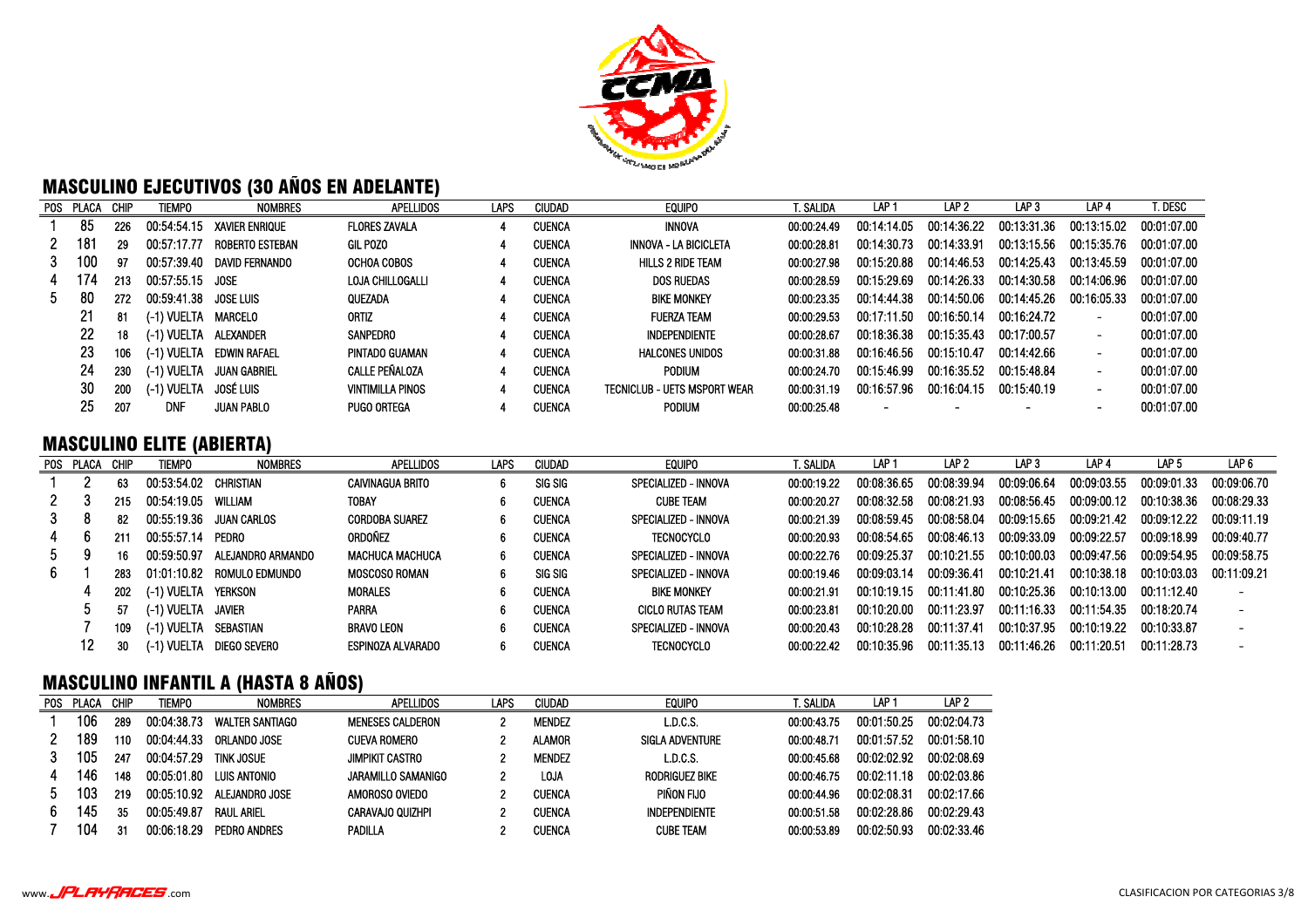

# MASCULINO INFANTIL B (9 A 10 AÑOS)

| POS . | PLACA | <b>CHIP</b> | <b>TIEMPO</b> | <b>NOMBRES</b>         | <b>APELLIDOS</b>           | LAPS           | <b>CIUDAD</b> | <b>EQUIPO</b>        | t. Salida   | LAP <sub>1</sub> | LAP 2       |
|-------|-------|-------------|---------------|------------------------|----------------------------|----------------|---------------|----------------------|-------------|------------------|-------------|
|       | 11.   | 55          | 00:10:13.71   | <b>MATIAS NICOLAS</b>  | <b>VINTIMILLA CARRASCO</b> | 2              | <b>CUENCA</b> | <b>TEAM CUBE</b>     | 00:00:32.02 | 00:04:57.70      | 00:04:43.99 |
|       | 112   | 129         | 00:11:20.85   | <b>AARON</b>           | <b>TORRES</b>              | 2              | PIÑAS         | <b>TEAM GER</b>      | 00:00:34.51 | 00:05:04.31      | 00:05:42.03 |
| 3.    | 82    | 232         | 00:11:26.61   | <b>PABLO ANDRES</b>    | <b>GONSALEZ CAMPOVERDE</b> | 2              | <b>LOJA</b>   | TEAM ZONA BIKE       | 00:00:35.64 | 00:04:53.15      | 00:05:57.82 |
| 4     | 16    | 70          | 00:12:17.98   | JUAN DAVID             | <b>CABRERA</b>             | 2              | <b>CUENCA</b> | <b>INDEPENDIENTE</b> | 00:00:35.74 | 00:05:44.83      | 00:05:57.41 |
| b.    | ∣10   | 269         | 00:12:39.62   | JOSE                   | CARVALLO                   | $\overline{2}$ | <b>CUENCA</b> | <b>INDEPENDIENTE</b> | 00:00:33.24 | 00:05:59.80      | 00:06:06.59 |
| 6.    | 109   | 203         | 00:18:29.43   | <b>SEBASTIAN</b>       | <b>BONILLA</b>             | 2              | <b>CUENCA</b> | <b>CUBE TEAM</b>     | 00:00:37.10 | 00:07:52.33      | 00:10:00.00 |
|       | 107   | 250         | 00:18:51.95   | <b>JOAOUIN</b>         | AVILA                      | 2              | <b>CUENCA</b> | SERRANOS RIDERS CLUB | 00:00:51.73 | 00:08:00.22      | 00:10:00.00 |
| 8     | 113   | 210         | 00:19:45.00   | <b>DYLAN RICKELMER</b> | ZUÑA GOMEZ                 | 2              | <b>MENDEZ</b> | L.D.C.S.             | 00:00:38.95 | 00:09:06.05      | 00:10:00.00 |
|       | 101   | 239         | <b>DNS</b>    | <b>ALEJANDRO</b>       | <b>MOROCHO PIEDRA</b>      | 2              | SIG SIG       | CLUB SIG SIG         |             |                  |             |
|       | 191   | 26          | <b>DNS</b>    | <b>RENATO</b>          | OCHOA CHAMORRO             | 2              | <b>ALAMOR</b> | <b>INDEPENDIENTE</b> |             |                  |             |
|       | 198   | 88          | <b>DNS</b>    | <b>MAYKEL</b>          | <b>GAONA ALVAREZ</b>       | 2              | LOJA          | <b>INDEPENDIENTE</b> |             |                  |             |

# **MASCULINO INFANTIL C (11 A 12 AÑOS)**

|    | POS PLACA | CHIP | <b>TIEMPO</b> | <b>NOMBRES</b>         | <b>APELLIDOS</b>      | LAPS | <b>CIUDAD</b> | <b>EQUIPO</b>        | '. Salida   | LAP:        | LAP <sub>2</sub> | LAP 3       |
|----|-----------|------|---------------|------------------------|-----------------------|------|---------------|----------------------|-------------|-------------|------------------|-------------|
|    | 116       | 164  | 00:13:06.50   | <b>EDGAR FRANCISCO</b> | OCHOA MORENO          |      | <b>CUENCA</b> | SPECIALIZED          | 00:00:27.68 | 00:03:51.78 | 00:04:22.32      | 00:04:24.73 |
|    | 75        |      | 00:19:42.75   | JUAN JOSE              | <b>VINTIMILLA</b>     |      | <b>CUENCA</b> | <b>INDEPENDIENTE</b> | 00:00:28.57 | 00:04:30.16 | 00:04:44.02      | 00:10:00.00 |
|    | 150       | 296  | 00:19:56.32   | YACURI                 | <b>SACA</b>           |      | <b>CUENCA</b> | <b>MEGA BIKE</b>     | 00:00:30.34 | 00:04:40.48 | 00:04:45.50      | 00:10:00.00 |
|    | 117       | 123  | 00:19:57.61   | NICOLAS MARTIN         | PEYER SARMIENTO       |      | <b>CUENCA</b> | <b>CUBE TEAM</b>     | 00:00:29.77 | 00:04:35.81 | 00:04:52.04      | 00:10:00.00 |
| h. |           | 75   | 00:22:02:10   | <b>KENY XAVIER</b>     | <b>JUWA PRIETO</b>    |      | <b>MENDEZ</b> | L.D.C.S              | 00:00:31.09 | 00:05:21.42 | 00:06:09.59      | 00:10:00.00 |
|    | 195       | 22   | DNS           | RENATO                 | <b>MUNOZ SISALIMA</b> |      | LOJA          | <b>INDEPENDIENTE</b> | -           |             |                  |             |

# MASCULINO JUVENIL (15 A 16 AÑOS)

| POS PLACA |     | <b>TIEMPO</b> | <b>NOMBRES</b> | <b>APELLIDOS</b>                                                                                                    | <b>LAPS</b> | CIUDAD        | <b>EQUIPO</b>                | . Salida    | LAP <sub>1</sub>         | LAP <sub>2</sub> | LAP <sub>3</sub>         | LAP <sub>4</sub> | . Desc                                                   |
|-----------|-----|---------------|----------------|---------------------------------------------------------------------------------------------------------------------|-------------|---------------|------------------------------|-------------|--------------------------|------------------|--------------------------|------------------|----------------------------------------------------------|
| 144       | 37  | 00:47:25.68   |                | OCHOA GUERRERO                                                                                                      |             | <b>CUENCA</b> | <b>INDEPENDIENTE</b>         | 00:00:19.89 | 00:12:08.05              | 00:12:05.13      | 00:12:13.16              |                  | 00:01:07.00                                              |
| - 142     | 271 | 00:49:21.21   |                | <b>BONILLA SARMIENTO</b>                                                                                            |             | <b>CUENCA</b> | <b>CUBE TEAM</b>             | 00:00:22.23 | 00:12:51.84              | 00:12:26.31      | 00:12:39.36              | 00:12:08.48      | 00:01:07.00                                              |
| -124      | 60  | 00:49:43.94   |                | VAZQUEZ VAZQUEZ                                                                                                     |             | <b>MACAS</b>  | VAGH BIKE                    | 00:00:22.88 | 00:13:17.86              | 00:12:34.59      | 00:12:24.74              | 00:12:10.87      | 00:01:07.00                                              |
| -158      | 236 |               |                | JARA                                                                                                                |             | <b>CUENCA</b> | SPECIALIZED - INNOVA         | 00:00:20.81 | 00:13:49:15              | 00:13:19.59      | 00:13:41.26              |                  | 00:01:07.00                                              |
| - 118     | 83  | 00:53:34.63   |                | <b>BRAVO AVILA</b>                                                                                                  |             | Quito         | INDEPENDIENTE                | 00:00:23.15 | 00:14:44.91              | 00:13:53.58      | 00:13:08.03              |                  | 00:01:07.00                                              |
| -119      | 140 | 00:55:03.91   | <b>GUSTAVO</b> | MUÑOZ VENEGAS                                                                                                       |             | <b>CUENCA</b> | <b>CUBE TEAM</b>             | 00:00:27.92 | 00:14:39.56              | 00:13:46.52      | 00:13:48.07              | 00:13:28.85      | 00:01:07.00                                              |
| 183       | 169 | 00:57:23.30   |                | QUITO SOTO                                                                                                          |             | CUENCA        | <b>INNOVA - LA BICICLETA</b> | 00:00:27.61 | 00:15:06.58              | 00:14:08.17      | 00:14:25.94              |                  | 00:01:07:00                                              |
| 120       | 127 | (-1) VUELTA   | CHINKI NATALE  | SANTIAK KUNAMP                                                                                                      |             | <b>MENDEZ</b> | LD.C.S.                      | 00:00:25.14 | 00:16:49:16              | 00:16:10.50      | 00:17:14.17              | ۰.               | 00:01:07.00                                              |
| 125       | 47  | DNF           | RICARDO        | Peña                                                                                                                |             | <b>CUENCA</b> | <b>INDEPENDIENTE</b>         | 00:00:21.64 | $\overline{\phantom{0}}$ |                  |                          | - 1              | 00:01:07.00                                              |
| 126       |     | DNF           | FABIAN         | PERALTA M                                                                                                           |             | CUENCA        | SPECIALIZED                  | 00:00:21.15 | 00:13:25.73              | 00:13:46.28      | $\overline{\phantom{a}}$ | - 1              | 00:01:07.00                                              |
| 188       |     | DNF           | PAULO RENATO   | RAMIREZ SISALIMA                                                                                                    |             | ALAMOR        | <b>SIGLA ADVENTURE</b>       | 00:00:26.95 | 00:21:19.15              | 00:23:23.85      | $\overline{\phantom{a}}$ | $\sim$           | 00:01:07.00                                              |
|           |     | CHIP          |                | JOSE MATIAS<br>DAVID FERNANDO<br>BRYAN PATRICIO<br>00:53:31.72<br><b>TEODORO</b><br>ANDRES WILLMAN<br>FERNANDO JOSE |             |               |                              |             |                          |                  |                          |                  | 00:11:46.45<br>00:13:27.91<br>00:12:31.96<br>00:14:22.00 |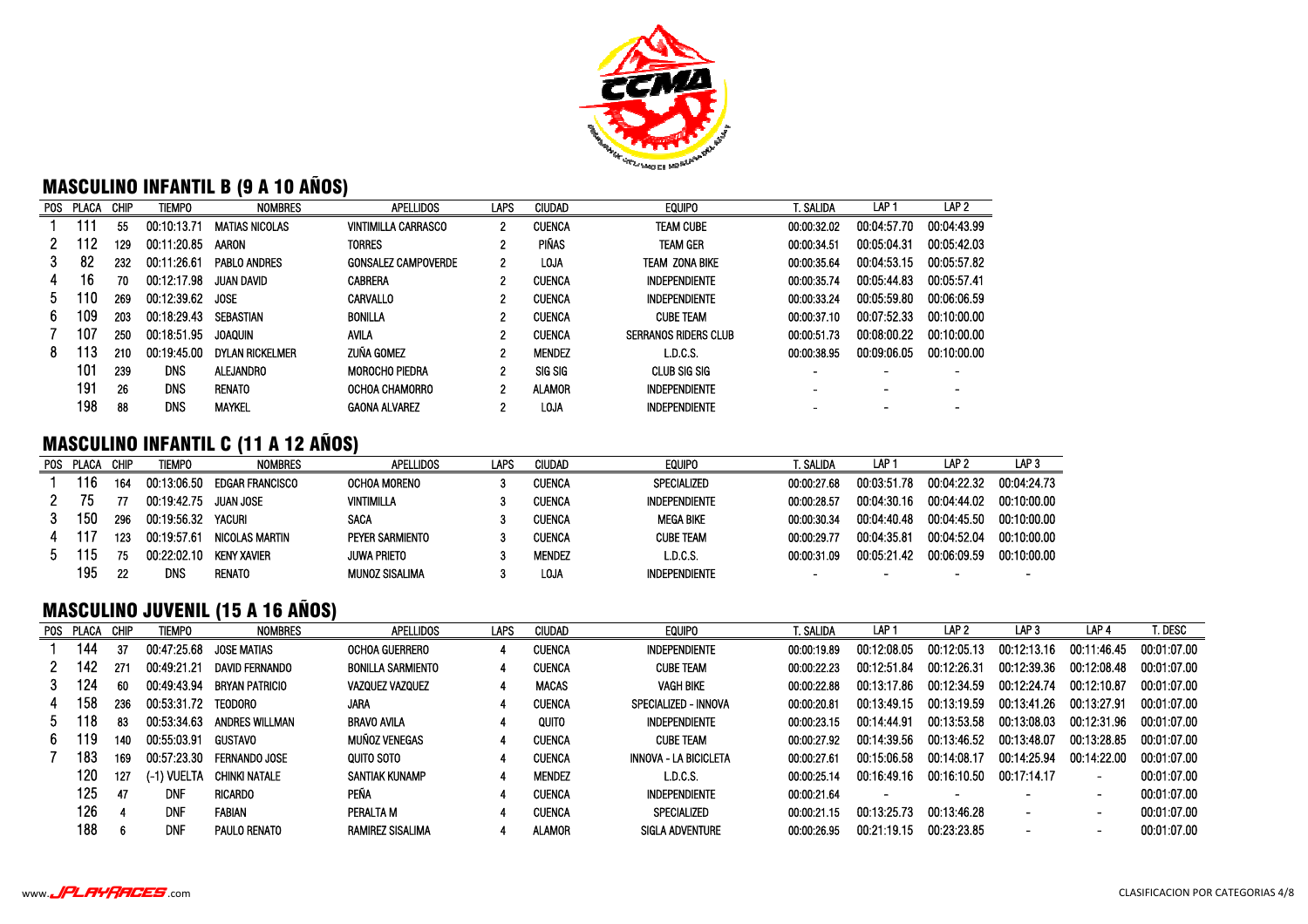

## MASCULINO MASTER A (30 A 39 AÑOS)

| POS . | PLACA | CHIP | <b>TIEMPO</b> | <b>NOMBRES</b>         | <b>APELLIDOS</b>          | LAPS | <b>CIUDAD</b> | <b>EQUIPO</b>               | t. Salida   | LAP 1       | LAP <sub>2</sub> | LAP <sub>3</sub> | LAP 4          |
|-------|-------|------|---------------|------------------------|---------------------------|------|---------------|-----------------------------|-------------|-------------|------------------|------------------|----------------|
|       | 44    | 290  | 00:41:02.09   | <b>JAIME GERARDO</b>   | TAPIA SALAMEA             |      | <b>CUENCA</b> | <b>PODIUM</b>               | 00:00:21.88 | 00:09:31.48 | 00:10:11.45      | 00:10:30.88      | 00:10:26.40    |
|       | 35    | 181  | 00:44:04.46   | <b>SANTIAGO</b>        | GONZALEZ                  |      | <b>CUENCA</b> | <b>CUBE TEAM</b>            | 00:00:22.30 | 00:10:34.04 | 00:11:01.69      | 00:10:59.45      | 00:11:06.98    |
| 3     | 36    | 161  | 00:44:27.16   | <b>FRANCISCO</b>       | <b>LLERENA GOMEZ</b>      | 4    | <b>CUENCA</b> | <b>SPECIALIZED</b>          | 00:00:21.11 | 00:09:54.95 | 00:11:24.51      | 00:11:38.94      | 00:11:07.66    |
|       | 32    | h    | 00:47:15.16   | <b>FELIPE SANTIAGO</b> | <b>VINTIMILLA PAREDES</b> |      | <b>CUENCA</b> | <b>SPECIALIZED</b>          | 00:00:23.79 | 00:11:18.07 | 00:11:56.07      | 00:12:09.40      | 00:11:27.84    |
| Ð.    | 4U    | 40   | 00:50:29.93   | DAVID                  | <b>CASTRO</b>             |      | <b>CUENCA</b> | <b>SPECIALIZED - INNOVA</b> | 00:00:24.99 | 00:12:03.11 | 00:13:00.55      | 00:12:31.38      | 00:12:29.90    |
| 6.    | 43    | 160  | 00:50:55.45   | <b>JUAN FRANCISCO</b>  | AMOROSO GÁRATE            | 4    | <b>CUENCA</b> | <b>INDEPENDIENTE</b>        | 00:00:25.20 | 00:12:00.77 | 00:13:23.37      | 00:12:41.68      | 00:12:24.44    |
|       | 38    | 158  | 00:51:04.56   | <b>FELIPE</b>          | ORELLANA                  |      | <b>CUENCA</b> | <b>CUBE TEAM</b>            | 00:00:25.70 | 00:12:53.90 | 00:13:17.17      | 00:12:48.52      | 00:11:39.27    |
| 8.    | 45    | 118  | 00:51:17.37   | <b>GUSTAVO ANDRES</b>  | <b>VERDUGO CARRION</b>    |      | CUENCA        | SPECIALIZED - INNOVA        | 00:00:24.37 | 00:11:43.32 | 00:13:25.39      | 00:13:07.38      | 00:12:36.90    |
| 9     | 33    | 132  | 00:54:55.44   | edwin                  | <b>VASQUEZ</b>            | 4    | CUENCA        | <b>INDEPENDIENTE</b>        | 00:00:30.57 | 00:13:22.74 | 00:13:50.69      | 00:13:23.51      | 00:13:47.93    |
| 10    | 77    | 68   | 00:55:18.09   | <b>HENRY ESTEBAN</b>   | <b>LEDESMA</b>            |      | <b>CUENCA</b> | <b>INDEPENDIENTE</b>        | 00:00:29.80 | 00:13:15.39 | 00:14:22.42      | 00:13:34.64      | 00:13:35.84    |
|       | 41    | 91   | (-1) VUELTA   | PABLO                  | <b>MONSALVE</b>           | 4    | CUENCA        | PIÑON FIJO                  | 00:00:26.68 | 00:13:21.56 | 00:14:09.02      | 00:13:59.65      |                |
|       | 76    | 143  | (-1) VUELTA   | <b>RAUL XAVIER</b>     | <b>CARAVAJO QUIZHPI</b>   | 4    | CUENCA        | TEAM CARAVAJO               | 00:00:27.72 | 00:15:03.87 | 00:16:20.89      | 00:15:54.71      | $\blacksquare$ |
|       | 42    | 170  | <b>DNF</b>    | LENIN                  | SANISACA                  |      | <b>CUENCA</b> | <b>INDEPENDIENTE</b>        |             |             |                  |                  |                |
|       | 15    | 15   | <b>DNS</b>    | PEDRO                  | INGA QUEZADA              | 4    | CUENCA        | <b>TEAM RIOS</b>            |             |             |                  |                  |                |
|       | 39    | 85   | <b>DNS</b>    | <b>PABLO MIGUEL</b>    | PIZARRO VALAREZO          |      | LOJA          | <b>AUSTROGAS</b>            |             |             |                  |                  |                |

#### MASCULINO MASTER B (40 A 49 AÑOS)

|    | POS PLACA | CHIP | <b>TIEMPO</b>      | <b>NOMBRES</b> | <b>APELLIDOS</b>          | <b>LAPS</b> | CIUDAD        | <b>EQUIPO</b>          | t. Salida   | LAP 1       | LAP <sub>2</sub> | LAP <sub>3</sub> | LAP <sub>4</sub>         |
|----|-----------|------|--------------------|----------------|---------------------------|-------------|---------------|------------------------|-------------|-------------|------------------|------------------|--------------------------|
|    | 49        | 280  | 00:39:50.88        | ESTEBAN        | <b>CARRION VINTIMILLA</b> |             | <b>CUENCA</b> | <b>CUBE TEAM</b>       | 00:00:22.89 | 00:09:28.75 | 00:09:50.34      | 00:10:07.26      | 00:10:01.65              |
|    | 74        | 222  | 00:45:33.33        | JUAN CARLOS    | <b>CORDOBA TORRES</b>     |             | <b>CUENCA</b> | SPECIALIZED - INNOVA   | 00:00:29.21 | 00:11:12.92 | 00:11:06.98      | 00:11:17.01      | 00:11:27.21              |
| 3. | 50        | 92   | 00:47:09.77        | XAVIFR         | <b>COELLAR</b>            |             | <b>CUENCA</b> | SPECIALIZED - INNOVA   | 00:00:26.11 | 00:11:03:49 | 00:11:47.05      | 00:12:08.26      | 00:11:44.86              |
| -4 | 53        | 119  | 00:49:57.62        | JOSE I FONARDO | SANCHEZ CORREA            |             | <b>CUENCA</b> | SPECIALIZED - INNOVA   | 00:00:27.75 | 00:12:41.06 | 00:12:27.23      | 00:12:23.37      | 00:11:58.21              |
| ს. | 47        | 285  | 00:50:18.82        | FAVIAN EUGENIO | LUZURIAGA ULLOA           |             | <b>CUENCA</b> | SPECIALIZED            | 00:00:28.77 | 00:12:28.32 | 00:12:50.23      | 00:12:12.30      | 00:12:19.20              |
| 6. | 78        | 150  | 00:50:57.22 XAVIER |                | <b>MONTEZUMA CARRASCO</b> |             | <b>CUENCA</b> | <b>MONODEDO</b>        | 00:00:28.11 | 00:12:06.84 | 00:13:02.47      | 00:12:45.68      | 00:12:34:12              |
|    | 52        | 274  | (-1) VUELTA        | <b>MARCO</b>   | <b>SACTA</b>              |             | <b>CUENCA</b> | INNOVA - LA BICICLETA  | 00:00:32.36 | 00:14:49.81 | 00:14:30.77      | 00:14:47.39      | $\overline{\phantom{a}}$ |
|    | 54        | 254  | (-1) VUELTA        | LUIS MARCELINO | <b>MACHUCA POGO</b>       |             | <b>CUENCA</b> | <b>HALCONES UNIDOS</b> | 00:00:31.51 | 00:15:39.52 | 00:15:30.64      | 00:15:44.00      |                          |
|    | 81        | 90   | (-1) VUELTA        | <b>ANDRES</b>  | <b>VINTIMILLA</b>         |             | <b>CUENCA</b> | INNOVA - LA BICICLETA  | 00:00:26.84 | 00:11:57.54 | 00:14:12.73      | 00:14:25.77      | . .                      |
|    | 177       | 46   | (-1) VUELTA        | FABRICIO JOSÉ  | <b>COELLO POLO</b>        |             | <b>CUENCA</b> | INNOVA - LA BICICLETA  | 00:00:29.26 | 00:13:40.10 | 00:14:01.62      | 00:13:21.23      |                          |
|    |           |      |                    |                |                           |             |               |                        |             |             |                  |                  |                          |

## MASCULINO MASTER C (50 AÑOS EN ADELANTE)

| POS PLACA | CHIP | <b>TIEMPO</b> | <b>NOMBRES</b> | <b>APELLIDOS</b> | LAPS | CIUDAD | <b>EQUIPO</b>               | t. Salida   | LAP <sup>-</sup> | LAP ?       | LAP 3       | LAP/ |
|-----------|------|---------------|----------------|------------------|------|--------|-----------------------------|-------------|------------------|-------------|-------------|------|
| 56        | 286  | 00:29:37.86   | <b>JAIRO</b>   | RANGEL GÓMEZ     |      | CUENCA | <b>SERRANOS RIDERS CLUB</b> | 00:00:31.88 | 00:10:02.25      | 00:09:54.23 | 00:09:41.38 |      |
| 58        | 179  | 00:30:28.93   | AUGUSTO        | ARIAS            |      | CUENCA | <b>INDEPENDIENTE</b>        | 00:00:36.55 | 00:10:45.49      | 00:10:00.88 | 00:09:42.56 |      |
| 79        | 120  | 00:31:57.10   | <b>FDGAR</b>   | ZUÑIGA           |      | CUENCA | INDEPENDIENTE               | 00:00:33.33 | 00:10:42.60      | 00:10:59.04 | 00:10:15.46 |      |
| 57        | 249  | DNI           | CARLOS ALBERTO | AZUERO REINOSO   |      | CUENCA | AUSTROGAS                   | 00:00:37.78 | 00:16:06.74      | 00:16:57.42 | 00:16:57.42 |      |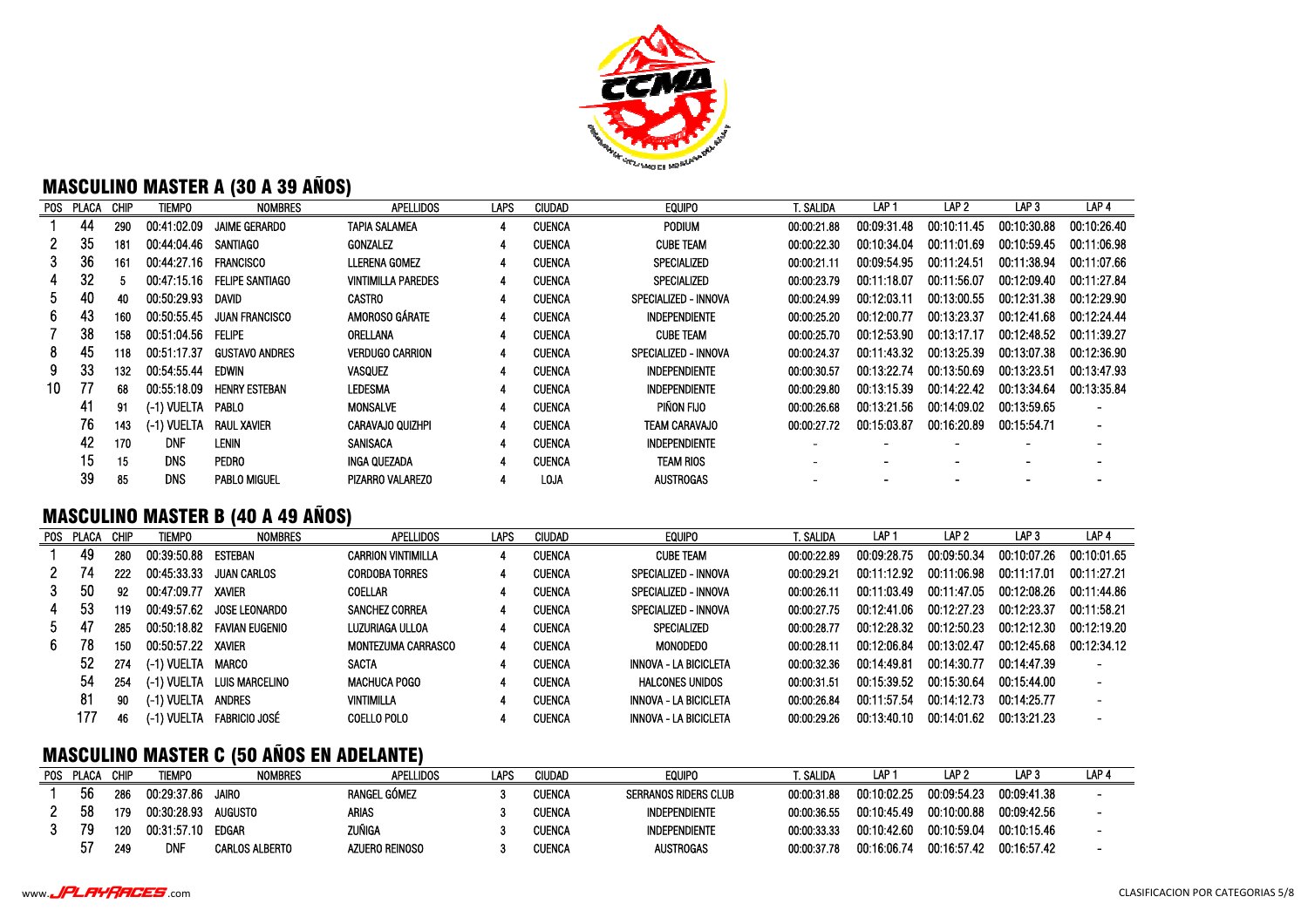

## MASCULINO NOVATOS 1 (HASTA 18 AÑOS)

| <b>POS</b> | PLACA | CHIP | <b>TIEMPO</b> | <b>NOMBRES</b>    | <b>APELLIDOS</b>   | LAPS | <b>CIUDAD</b> | <b>EQUIPO</b>          | '. Salida   | LAP :       | LP <sub>2</sub> | LAP <sub>3</sub> | LAP <sub>4</sub> |
|------------|-------|------|---------------|-------------------|--------------------|------|---------------|------------------------|-------------|-------------|-----------------|------------------|------------------|
|            | '72   | 294  | 00:39:18.44   | DANIEL            | ROBALINO           |      | <b>CUENCA</b> | <b>INDEPENDIENTE</b>   | 00:00:27.17 | 00:09:30.01 | 00:09:33.19     | 00:10:20.29      | 00:09:27.78      |
|            | 93    | 221  | 00:41:41.07   | <b>PATRICIO</b>   | <b>GUTIERREZ</b>   | 4    | <b>CUENCA</b> | <b>INDEPENDIENTE</b>   | 00:00:25.88 | 00:09:46.00 | 00:10:16.77     | 00:10:28.97      | 00:10:43.44      |
| 3          | 91    | 45   | 00:41:55.29   | DAVID             | <b>CEDILLO</b>     | 4    | CUENCA        | <b>TECNICLUB</b>       | 00:00:28.86 | 00:09:23.21 | 00:10:41.54     | 00:11:19.79      | 00:10:01.89      |
| 4          | 197   | 19   | 00:45:46.10   | ALEX DANIEL       | ZHUNIO ENCALADA    | 4    | <b>CUENCA</b> | <b>INDEPENDIENTE</b>   | 00:00:33.72 | 00:10:44.51 | 00:11:50.18     | 00:11:49.46      | 00:10:48.23      |
| 5.         | 151   | 128  | 00:46:00.27   | YANDRY EDUARDO    | SÁNCHEZ YANZA      | 4    | <b>MENDEZ</b> | L.D.C.S.               | 00:00:33.47 | 00:11:16.63 | 00:11:10.91     | 00:12:00.16      | 00:10:59.11      |
| 6.         | 123   | 78   | 00:53:23.64   | <b>JOSUE</b>      | SALTO              | 4    | <b>CUENCA</b> | <b>TECNICLUB</b>       | 00:00:32.03 | 00:12:42.74 | 00:13:18.70     | 00:12:56.17      | 00:13:54.00      |
|            | 99    | 43   | 01:00:20.04   | DIEGO             | <b>VALENCIA</b>    | 4    | <b>CUENCA</b> | <b>TECNICLUB</b>       | 00:00:32.15 | 00:13:41.86 | 00:16:06.84     | 00:15:29.52      | 00:14:29.67      |
|            | 122   | 94   | (-1) VUELTA   | <b>SINGH</b>      | OLEAS MANJOT       | 4    | <b>CUENCA</b> | <b>TECNICLUB</b>       | 00:00:32.55 | 00:12:50.87 | 00:12:31.93     | 00:13:22.32      |                  |
|            | 168   | 98   | (-1) VUELTA   | <b>JUAN MATEO</b> | <b>CHIMBO LEON</b> | 4    | <b>CUENCA</b> | <b>INDEPENDIENTE</b>   | 00:00:30.61 | 00:14:32.53 | 00:13:48.11     | 00:15:14.81      |                  |
|            | 154   | 178  | <b>DNF</b>    | JONNATHAN IVAN    | PINTADO BERMEO     | 4    | <b>CUENCA</b> | <b>HALCONES UNIDOS</b> | 00:00:34.56 | 00:14:17.03 | 00:12:17.04     | 00:13:18.57      |                  |
|            | 194   | 256  | <b>DNF</b>    | LUIS ALBERTO      | ENCALADA ULLOA     |      | CAÑAR         | <b>INDEPENDIENTE</b>   |             |             |                 |                  |                  |
|            | 97    | 229  | DNS           | <b>KEVIN</b>      | ARICHABALA         |      | CUENCA        | <b>TECNICLUB</b>       |             |             |                 |                  |                  |
|            |       |      |               |                   |                    |      |               |                        |             |             |                 |                  |                  |

## MASCULINO NOVATOS 2 (19 A 35 AÑOS)

| POS. | PLACA | <b>CHIP</b> | <b>TIEMPO</b> | <b>NOMBRES</b>        | <b>APELLIDOS</b>       | LAPS | <b>CIUDAD</b>   | <b>EQUIPO</b>             | t. Salida   | LAP <sub>1</sub> | LAP <sub>2</sub> | LAP <sub>3</sub>         |
|------|-------|-------------|---------------|-----------------------|------------------------|------|-----------------|---------------------------|-------------|------------------|------------------|--------------------------|
|      | 170   | 112         | 00:25:00.27   | <b>BRYAN ISRAEL</b>   | lópez                  |      | <b>CUENCA</b>   | <b>BIKE MONKEY</b>        | 00:00:19.67 | 00:08:15.65      | 00:08:22.55      | 00:08:22.08              |
|      | 88    | 111         | 00:25:30.73   | <b>VICENTE</b>        | <b>SICHA</b>           | 3    | <b>CUENCA</b>   | <b>ZONABIKESMECHITAZZ</b> | 00:00:25.55 | 00:08:32.25      | 00:08:21.60      | 00:08:36.87              |
|      | 169   | 194         | 00:27:07.82   | PABLO                 | <b>CISNEROS</b>        |      | <b>CUENCA</b>   | <b>CUBE TEAM</b>          | 00:00:25.39 | 00:08:56.20      | 00:09:00.38      | 00:09:11.24              |
|      | 92    | 188         | 00:29:02.56   | ANTONIO ISIDRO        | <b>JAPON</b>           |      | <b>SARAGURO</b> | <b>INDEPENDIENTE</b>      | 00:00:30.41 | 00:09:35.36      | 00:09:54.36      | 00:09:32.85              |
|      | 98    | 137         | 00:30:53.00   | JONNATHAN FERNANDO    | ORELLANA TACURI        |      | <b>CUENCA</b>   | <b>INDEPENDIENTE</b>      | 00:00:24.66 | 00:10:27.68      | 00:10:03.18      | 00:10:22:13              |
| 6.   | 182   | 295         | 00:31:48.01   | <b>KEVIN ISRAEL</b>   | SINCHI MOLINA          | 3    | <b>MACAS</b>    | <b>VAGH BIKE</b>          | 00:00:29.22 | 00:09:58.37      | 00:10:59.24      | 00:10:50.40              |
|      | 180   | 155         | 00:31:51.30   | <b>BORIS MAURICIO</b> | <b>COELLO SALCEDO</b>  | 3    | <b>CUENCA</b>   | <b>FIXCAR</b>             | 00:00:28.71 | 00:10:03.47      | 00:10:44.17      | 00:11:03.66              |
| 8    | 184   | 227         | 00:31:55.83   | JONATHAN SANTIAGO     | ARIAS HERRERA          |      | <b>CUENCA</b>   | <b>PODIUM</b>             | 00:00:20.73 | 00:09:55.19      | 00:11:33.53      | 00:10:27.11              |
|      | 156   | 105         | (-1) VUELTA   | CHRISTIAN SALVADOR    | <b>MACHUCA MACHUCA</b> | 3    | <b>CUENCA</b>   | <b>HALCONES UNIDOS</b>    | 00:00:26.01 | 00:11:45.86      | 00.11.39.06      | $\overline{\phantom{0}}$ |
|      | 173   | 300         | (-1) VUELTA   | Luis                  | ESPINOZA MANZANO       | 3    | <b>AMBATO</b>   | <b>CLIMB FOR TRAILS</b>   | 00:00:32.19 | 00:14:17.61      | 00:13:18.06      | $\blacksquare$           |
|      | 200   | 36          | <b>DNF</b>    | YOSLIER ABEL          | PEREZ GORDILLO         |      | <b>CUENCA</b>   | <b>GW CUENCA</b>          | 00:00:31.50 | $\,$             |                  |                          |
|      | 84    | 108         | <b>DNF</b>    | <b>FRANCO DAVID</b>   | <b>CAJAS MUÑOZ</b>     |      | <b>CUENCA</b>   | <b>INDEPENDIENTE</b>      | 00:00:26.94 | -                |                  |                          |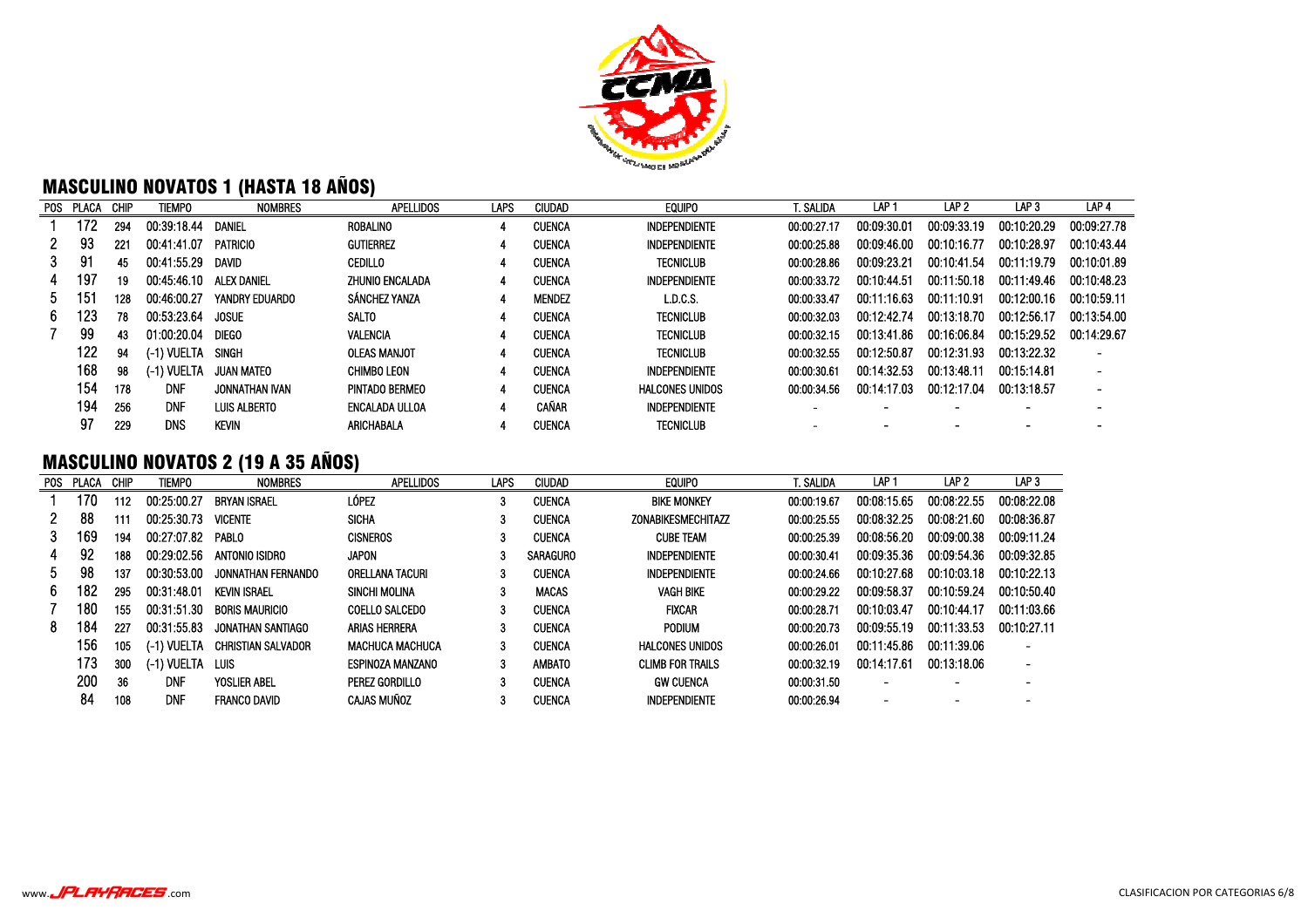

## MASCULINO NOVATOS 3 (36 AÑOS EN ADELANTE)

|       | POS PLACA | <b>CHIP</b> | <b>TIEMPO</b> | <b>NOMBRES</b>         | <b>APELLIDOS</b>        | LAPS | <b>CIUDAD</b>  | <b>EQUIPO</b>               | <b>T. SALIDA</b> | LAP 1       | LAP <sub>2</sub> | LP <sub>3</sub> |
|-------|-----------|-------------|---------------|------------------------|-------------------------|------|----------------|-----------------------------|------------------|-------------|------------------|-----------------|
|       | 152       | 208         | 00:27:04.44   | <b>CHRISTIAN DIEGO</b> | ARICHABALA CRESPO       | 3    | <b>CUENCA</b>  | <b>PODIUM</b>               | 00:00:21.29      | 00:08:55.31 | 00:09:03.82      | 00:09:05.30     |
| 2     | 83        | 165         | 00:28:25.27   | <b>HECTOR</b>          | AVILA                   | 3    | <b>CUENCA</b>  | <b>SERRANOS RIDERS CLUB</b> | 00:00:34.08      | 00:09:12.64 | 00:10:17.28      | 00:08:55.36     |
| 3.    | 175       | 275         | 00:28:30.02   | DIEGO ANDRES           | <b>BARROS CORDOVA</b>   | 3    | <b>CUENCA</b>  | <b>INDEPENDIENTE</b>        | 00:00:37.95      | 00:09:09.55 | 00:10:01.48      | 00:09:18.99     |
| 4     | 192       | 205         | 00:29:18.88   | <b>RAFAEL ANTONIO</b>  | <b>IGLESIAS VASQUEZ</b> | 3    | <b>CUENCA</b>  | <b>INDEPENDIENTE</b>        | 00:00:30.51      | 00:09:48.61 | 00:09:38.51      | 00:09:51.76     |
| $5 -$ | 187       | 220         | 00:30:55.52   | DANIEL                 | <b>CABRERA TAPIA</b>    | 3    | <b>CUENCA</b>  | <b>BIKE MONKEY</b>          | 00:00:32.92      | 00:11:10.93 | 00:10:01.83      | 00:09:42.75     |
| 6.    | 179       | 131         | 00:31:02.12   | <b>BAYRON FREDY</b>    | SALINAS TOBAR           | 3    | <b>CUENCA</b>  | INNOVA - LA BICICLETA       | 00:00:34.25      | 00:10:03.82 | 00:10:38.95      | 00:10:19.35     |
|       | 185       | 147         | 00:31:44.07   | GALO                   | <b>OCHOA</b>            | 3    | <b>CUENCA</b>  | <b>INDEPENDIENTE</b>        | 00:00:27.48      | 00:10:09.67 | 00:10:41.93      | 00:10:52.46     |
| 8.    | 160       | 67          | 00:37:51.51   | GEOVANY                | <b>SARMIENTO RIVERA</b> | 3    | <b>CUENCA</b>  | <b>PODIUM</b>               | 00:00:33.82      | 00:12:22.63 | 00:12:28.88      | 00:13:00.00     |
| 9.    | 176       | 260         | 00:37:59.38   | JFAN PAUL              | <b>GARCÍA BONILLA</b>   | 3    | <b>CUENCA</b>  | <b>TEAM SAPI</b>            | 00:00:36.14      | 00:12:51.11 | 00:12:08.27      | 00:13:00.00     |
| 10    | 178       | 177         | 00:38:13.62   | MANUFI                 | PARRA GONZALES          | 3    | <b>MILAGRO</b> | <b>INDEPENDIENTE</b>        | 00:00:35.61      | 00:12:25.11 | 00:12:48.51      | 00:13:00.00     |
| 11    | 186       | 153         | 00:40:31.98   | ESTEBAN                | QUINTUÑA                | 3    | <b>CUENCA</b>  | INNOVA - LA BICICLETA       | 00:00:34.93      | 00:13:06.18 | 00:14:25.80      | 00:13:00.00     |
|       | 196       | 25          | DNS           | LUIS ALBERTO           | ENCALADA IGLESIAS       | 3    | CAÑAR          | <b>INDEPENDIENTE</b>        | -                |             |                  |                 |

## MASCULINO PREJUVENIL (13 A 14 AÑOS)

|    | POS PLACA | CHIP | <b>TIEMPO</b> | <b>NOMBRES</b>       | <b>APELLIDOS</b>         | <b>LAPS</b> | <b>CIUDAD</b> | <b>EQUIPO</b>                | t. Salida   | LAP <sub>1</sub> | LAP 2       | LAP 3                    | LAP <sub>4</sub>         |
|----|-----------|------|---------------|----------------------|--------------------------|-------------|---------------|------------------------------|-------------|------------------|-------------|--------------------------|--------------------------|
|    | 130       |      | 00:36:30.54   | <b>JOSE ANDRES</b>   | <b>SARMIENTO ALVAREZ</b> | 4           | <b>CUENCA</b> | SPECIALIZED - INNOVA         | 00:00:20.67 | 00:08:43.18      | 00:08:54.79 | 00:08:50.32              | 00:09:41.58              |
|    | 138       | 273  | 00:38:09.49   | DIEGO CARLOS         | <b>MACHUCA TACURI</b>    |             | <b>CUENCA</b> | <b>HALCONES UNIDOS</b>       | 00:00:28.94 | 00:09:41.45      | 00:09:02.97 | 00:09:28.55              | 00:09:27.58              |
| 3. | 131       | 186  | 00:43:54.84   | JUAN                 | <b>BANEGAS</b>           | 4           | CUENCA        | <b>TECNICLUB</b>             | 00:00:28.66 | 00:10:40.32      | 00:10:33.40 | 00:11:00.82              | 00:11:11.64              |
| 4  | 140       | 224  | 00:46:02.10   | DAVID ALEXANDER      | <b>MONGE MACHUCA</b>     | 4           | <b>CUENCA</b> | <b>HALCONES UNIDOS</b>       | 00:00:33.08 | 00:11:47.26      | 00:10:35.56 | 00:11:17.14              | 00:11:49.07              |
| b. | 193       | 71   | 00:47:26.87   | <b>DEMSER JHOSEP</b> | <b>ENCALADA RAMÍREZ</b>  |             | <b>ALAMOR</b> | SIGLA ADVENTURE              | 00:00:26.68 | 00:10:43.60      | 00:11:48.16 | 00:12:03.90              | 00:12:24.54              |
| 6. | 139       | 241  | 00:47:33.74   | JOEL MATEO           | <b>MACHUCA TACURI</b>    | 4           | <b>CUENCA</b> | <b>HALCONES UNIDOS</b>       | 00:00:32.95 | 00:12:13.13      | 00:11:34.03 | 00:11:55.25              | 00:11:18.38              |
|    | 129       | 242  | 00:52:35.70   | JHOE ESTIVEN         | JUWA PRIETO              |             | <b>MENDEZ</b> | L.D.C.S.                     | 00:00:22.72 | 00:11:36.78      | 00:13:36.37 | 00:13:40.11              | 00:13:19.72              |
| 8  | 128       | 253  | 00:55:28.03   | <b>JOSE</b>          | PILLCO ROSALES           | 4           | <b>CUENCA</b> | <b>TECNICLUB</b>             | 00:00:25.19 | 00:13:55.29      | 00:12:35.31 | 00:13:45.97              | 00:14:46.26              |
| 9  | 28        | 28   | 00:55:37.25   | kevin                | <b>URGILES</b>           | 4           | <b>CUENCA</b> | <b>TECNICLUB</b>             | 00:00:21.40 | 00:12:58.58      | 00:14:00.09 | 00:14:58.82              | 00:13:18.37              |
|    | 102       | 95   | (-1) VUELTA   | JONATHAN             | <b>BRITO BRITO</b>       |             | SIG SIG       | CLUB SIG SIG                 | 00:00:27.08 | 00:12:48.29      | 00:13:00.89 | 00:12:50.18              |                          |
|    | 132       | 156  | (-1) VUELTA   | <b>JOSUE</b>         | <b>CARRASCO</b>          | 4           | <b>CUENCA</b> | <b>TECNICLUB</b>             | 00:00:30.05 | 00:13:58.40      | 00:15:11.89 | 00:19:20.92              | $\overline{\phantom{0}}$ |
|    | 133       | 142  | (-1) VUELTA   | Daniel               | CHAPA                    | 4           | <b>CUENCA</b> | <b>TECNICLUB</b>             | 00:00:25.83 | 00:13:30.93      | 00:13:34.19 | 00:13:31.16              | $\sim$                   |
|    | 141       | 149  | (-1) VUELTA   | MIGUEL SEBASTIAN     | ROSALES NARVÁEZ          |             | CUENCA        | <b>INDEPENDIENTE</b>         | 00:00:38.39 | 00:15:41.38      | 00:16:41.96 | 00:19:33.88              | $\overline{\phantom{a}}$ |
|    | 127       | 20   | <b>DNF</b>    | JUAN SEBASTIÁN       | <b>CORNEJO BRAVO</b>     | 4           | <b>CUENCA</b> | TECNICLUB - UETS MSPORT WEAR | 00:00:27.72 | 00:14:20.16      | 00:13:51.01 | $\overline{\phantom{a}}$ |                          |
|    | 143       | 243  | DNF           | <b>MATEO</b>         | <b>PESANTEZ</b>          |             | CUENCA        | <b>INDEPENDIENTE</b>         | 00:00:38.24 |                  |             |                          |                          |